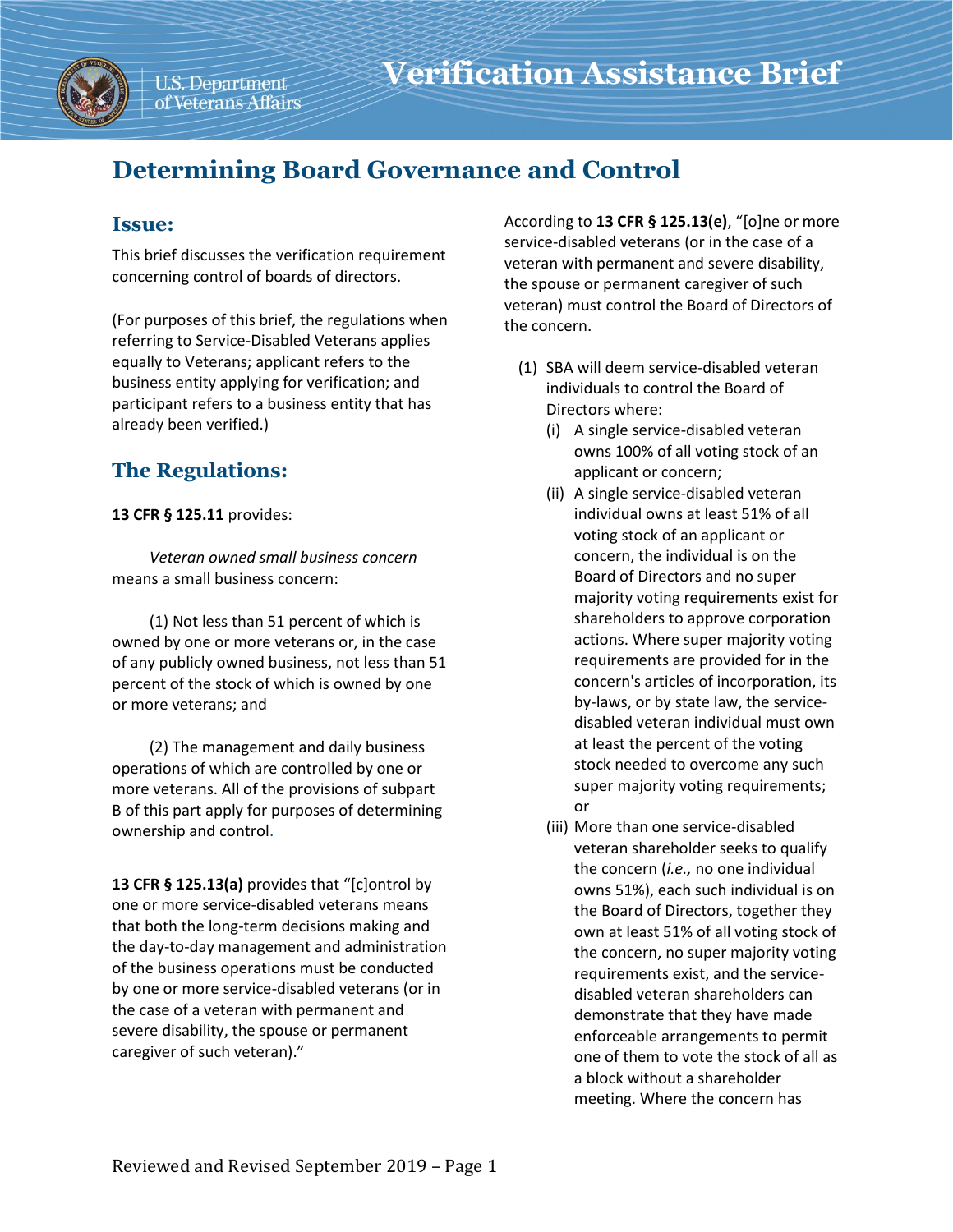super majority voting requirements, the service-disabled veteran shareholders must own at least that percentage of voting stock needed to overcome any such super majority ownership requirements. In the case of super majority ownership requirements, the service-disabled veteran shareholders can demonstrate that they have made enforceable arrangements to permit one of them to vote the stock of all as a block without a shareholder meeting.

- (2) Where an applicant or concern does not meet the requirements set forth in paragraph (e)(1) of this section, the service-disabled veteran individual(s) upon whom eligibility is based must control the Board of Directors through actual numbers of voting directors or, where permitted by state law, through weighted voting (e.g., in a concern having a two-person Board of Directors where one individual on the board is a servicedisabled veteran and one is not, the service-disabled veteran vote must be weighted—worth more than one vote—in order for the concern to be eligible). Where a concern seeks to comply with this paragraph (e)(2):
	- (i) Provisions for the establishment of a quorum cannot permit non-servicedisabled veteran Directors to control the Board of Directors, directly or indirectly; and
	- (ii) Any Executive Committee of Directors must be controlled by servicedisabled veteran Directors unless the Executive Committee can only make recommendations to and cannot independently exercise the authority of the Board of Directors.
- (3) Non-voting, advisory, or honorary Directors may be appointed without affecting service-disabled veteran individuals' control of the Board of Directors.

(4) Arrangements regarding the structure and voting rights of the Board of Directors must comply with applicable state law."

**13 CFR § 125.11** states that "[n]egative control has the same meaning as that set forth in §121.103(a)(3) of this chapter," that is, "[n]egative control includes, but is not limited to, instances where a minority shareholder has the ability, under the concern's chapter, bylaws, or shareholder's agreement, to prevent a quorum or otherwise block action by the board of directors or shareholders."

### **What This Means:**

Subpart B as referred to in 13 CFR § 125.11 is saying that anywhere in the regulations where the term Service-Disabled Veteran is used, it is equally applicable to Veterans for purposes of determining eligibility.

The regulatory language in 13 CFR § 125.13(e)(1) does not require any additional interpretation in determining when Veterans are deemed to control the Board of Directors. If one or more Veterans fulfill the individual requirements as outlined in 13 CFR § 125.13(e)(1), Veterans are deemed to control the Board of Directors.

### **Single Veteran owns 100% of all voting stock.**

If a single Veteran owns 100% of all voting stock of an applicant, the Veteran is deemed to control the Board of Directors as provided in 13 CFR § 125.13(e)(1)(i).

### **Single Veteran owns at least 51% of all voting stock but less than 100%.**

(1) No single Veteran owns at least 51% of all voting stock but less than 100% (2) the Veteran is on the Board of Directors (3) no super majority voting requirements exist for shareholders to approve corporate actions (4) where super majority voting requirements are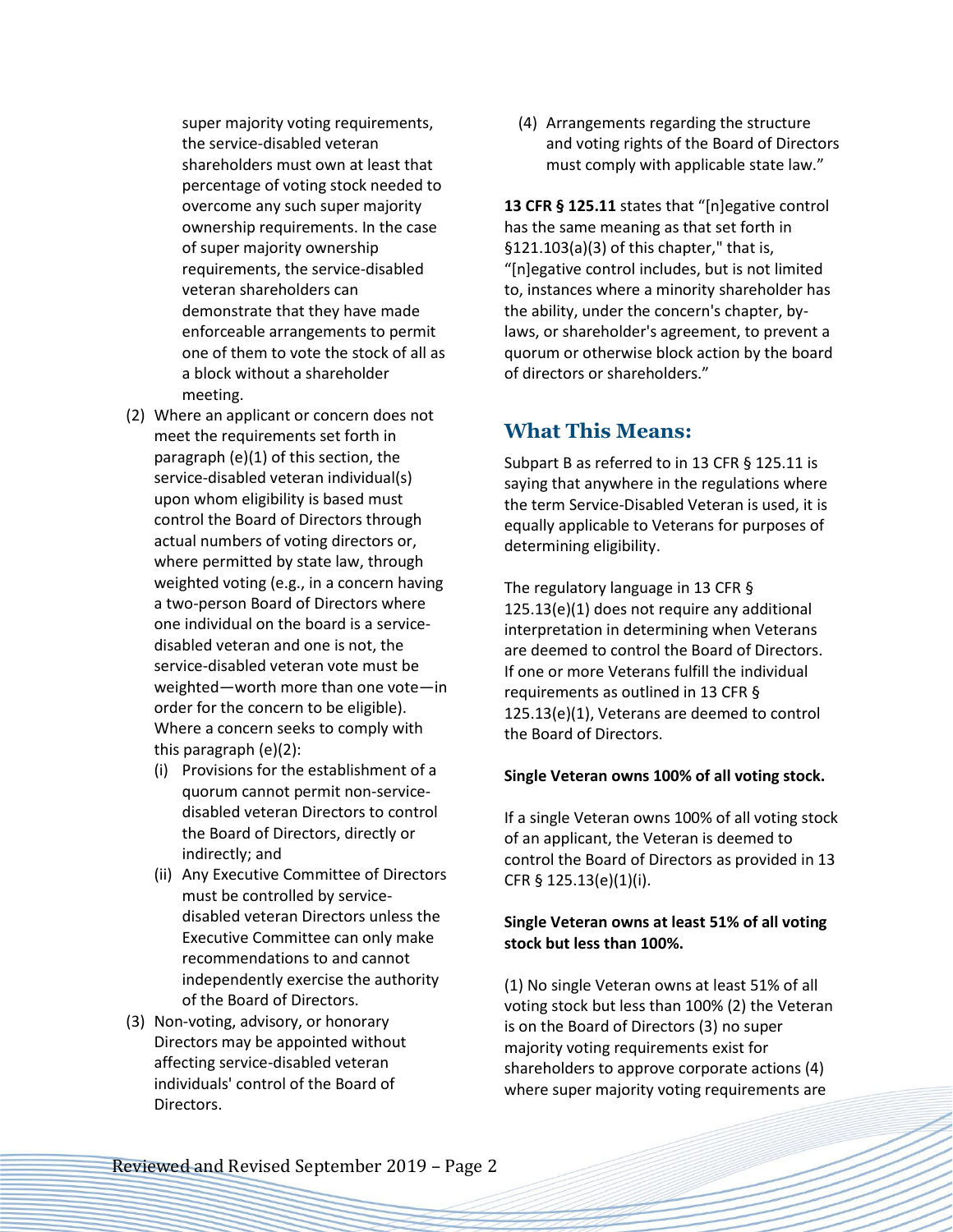provided for in the applicant's business documents or by state law, the Veteran must own at least the percent of the voting stock needed to overcome the super majority voting requirements**.** 

Thus, a Veteran is deemed to control the Board of Directors, if the corporation's business documents fulfill the requirements of 13 CFR § 125.13(e)(1)(ii).

### **Two or more Veterans own at least 51% of all voting stock but no one Veteran alone owns at least 51%.**

(1) No one Veteran owns 51% of all voting stock but together two or more Veterans own at least 51% of all voting stock (2) each Veteran is on the Board of Directors (3) no super majority voting requirements exist (4) the Veteran shareholders can demonstrate that they have made enforceable arrangements to permit one of them to vote the stock of all as a block without a shareholder meeting and (5) where there are super majority voting requirements, the Veteran shareholders must own at least that percentage of voting stock needed to overcome any such super majority ownership requirements. (6) However, in the case of super majority ownership requirements, the Veteran shareholders can demonstrate that they have made enforceable arrangements to permit one of them to vote the stock of all as a block without a shareholder meeting.

Thus, Veterans are deemed to control the Board of Directors, if the corporation's business documents fulfill the requirements of 13 CFR § 125.13(e)(1)(iii).

### **Veteran(s) do not qualify under 13 CFR § 125.13(e)(1)**

Where an applicant or concern does not meet the requirements set forth in paragraph (e)(1) of this section, Veterans upon whom eligibility is based must control the Board of Directors through actual numbers of voting directors or,

where permitted by state law, through weighted voting.

Thus, Veterans are deemed to control the Board of Directors, if the corporation's business documents don't qualify under 13 CFR § 125.13(e)(1) but fulfill the requirements of 13 CFR § 125.13(e)(2).

# **Examples of Lack of Control under 13 CFR § 125.13(e)(2):**

### **Lack of Quorum**

- There are four directors—two Veterans and two non-Veterans. According to the company by-laws, the Board of Directors manages the corporation. A quorum for board meetings consists of a majority of directors, in this case, three of the four directors. Since Veterans are unable to establish a quorum without one of the two non-Veterans, non-Veterans would be found to control the Board of Directors.
- There are two directors—one Veteran and one non-Veteran. According to the company by-laws, the majority of the directors constitute a quorum for a board of directors meeting. In this case, both the Veteran and non-Veteran directors must be present to establish a quorum. Consequently, the non-Veteran director can exert negative control by being unavailable to establish a quorum. Therefore, the Veteran does not control the Board of Directors as required by the regulations.

### **Negative Control by Failing to Vote**

• According to the company by-laws, the Board of Directors manages the corporation. A quorum for board meetings consists of the majority of directors—and the act of a majority of directors present at a meeting constitutes board action. With a two-person board of directors (i.e., one Veteran and the other non-Veteran), the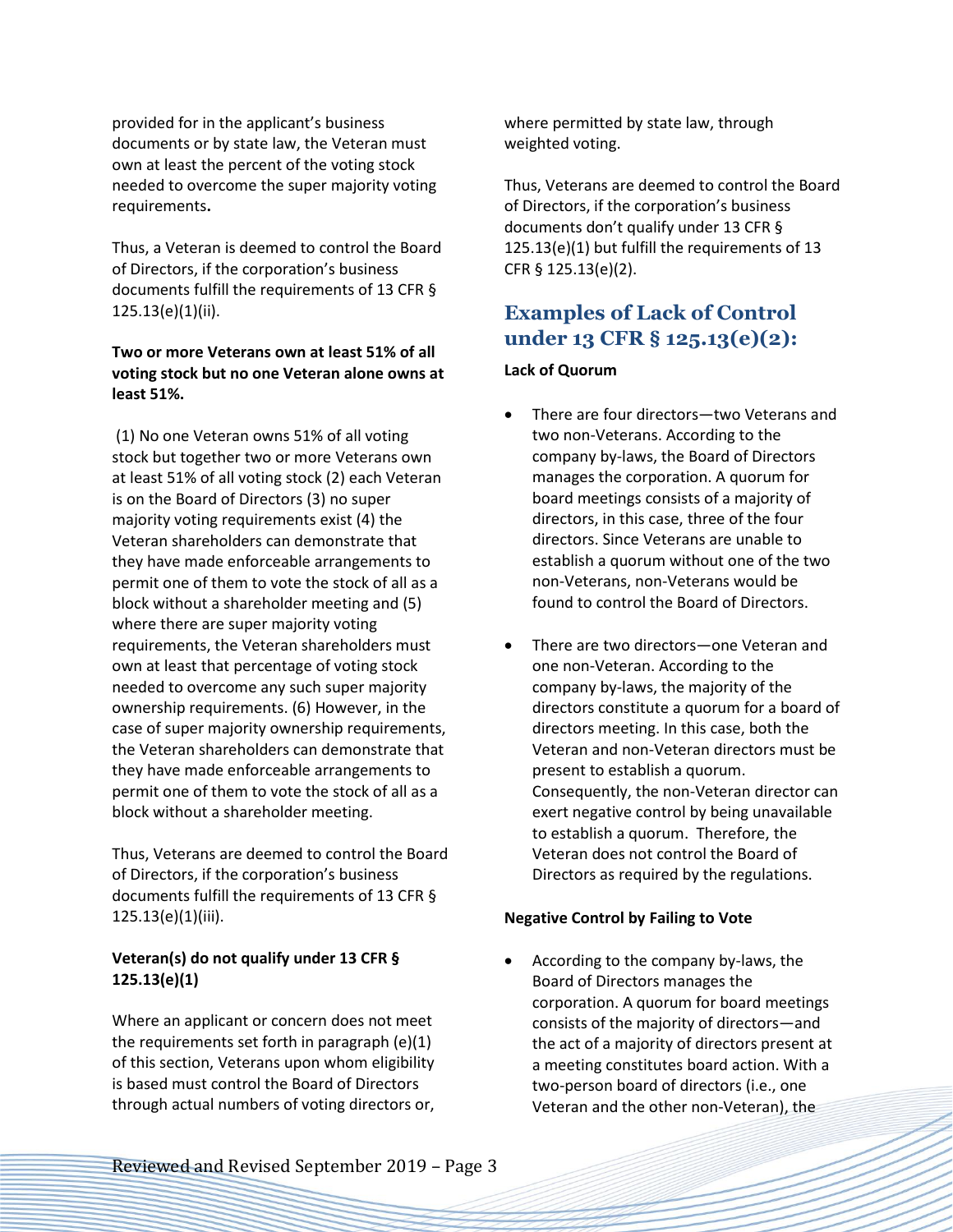non-Veteran director can exert negative control by abstaining from the vote and consequently, preventing board action. Therefore, the Veteran has not demonstrated full control of the Board of Directors as required by the regulations.

• According to the company by-laws, a majority of directors is required to establish a quorum. The corporation has three directors (i.e., one Veteran and two non-Veterans). Since a majority of directors is required to establish a quorum and there are two non-Veteran directors, the non-Veteran directors have the power to establish a quorum or transact business without the presence of the Veteran. The two non-Veterans may also prevent board action initiated by the Veteran. In this case, the Veteran has not demonstrated control as required by the regulations.

#### **Lack of Weighted Voting**

- The company by-laws state that the business of a corporation shall be managed by its Board of Directors. In the case where there are only two directors—one Veteran and one non-Veteran—and there is no provision for weighted voting, the firm fails to meet the requirements of the regulations as the non-Veteran director can block corporate action. Thus, the Veteran has not demonstrated control of the Board of Directors as required by the regulations.
- Article II, Section 1 of the company by-laws states that "…all corporate powers shall be exercised by or under the direction of, and the business and affairs of the corporation shall be managed under the direction of, the Board of Directors." Article II, Sections 6 and 7 state that a quorum will be a majority of the directors and that the vote of a majority of the directors present when a quorum is established will be the act of the board of directors. The Articles of Incorporation list the Veteran and the non-

Veteran owners as directors of the company. There is no provision for weighted voting giving the Veteran director a majority vote for the transaction of business. Therefore, the business fails to meet the requirements of the regulations as the non-Veteran director can exercise control by blocking corporate action. Thus, the Veteran has not demonstrated full control of the Board of Directors as required by the regulations.

# **Example of Control under 13 CFR § 125.13(e)(2):**

### **Actual numbers**

The company by-laws state that the business of a corporation shall be managed by its Board of Directors. In the case where there are three voting directors—two Veterans and one non-Veteran, the firm meets the actual numbers requirement of the regulations as the Board of Directors is comprised of more Veteran voting Directors than non-Veteran voting Directors, two Veterans to one non-Veteran. Thus, the Veterans have demonstrated control of the Board of Directors as required by the regulations.

#### **FOR INFORMATIONAL PURPOSES ONLY**

This information has been provided by the U.S. Department of Veterans Affairs (VA) Office of Small and Disadvantaged Business Utilization (OSDBU) for general informational purposes and should not be construed as legal advice. You should contact your attorney to obtain advice with respect to any particular issue or problem. In addition, VA OSDBU makes no representation as to whether the information above is accurate or current. All applicants and participants must read the applicable regulations and determine how best to meet these requirements. This Verification Assistance